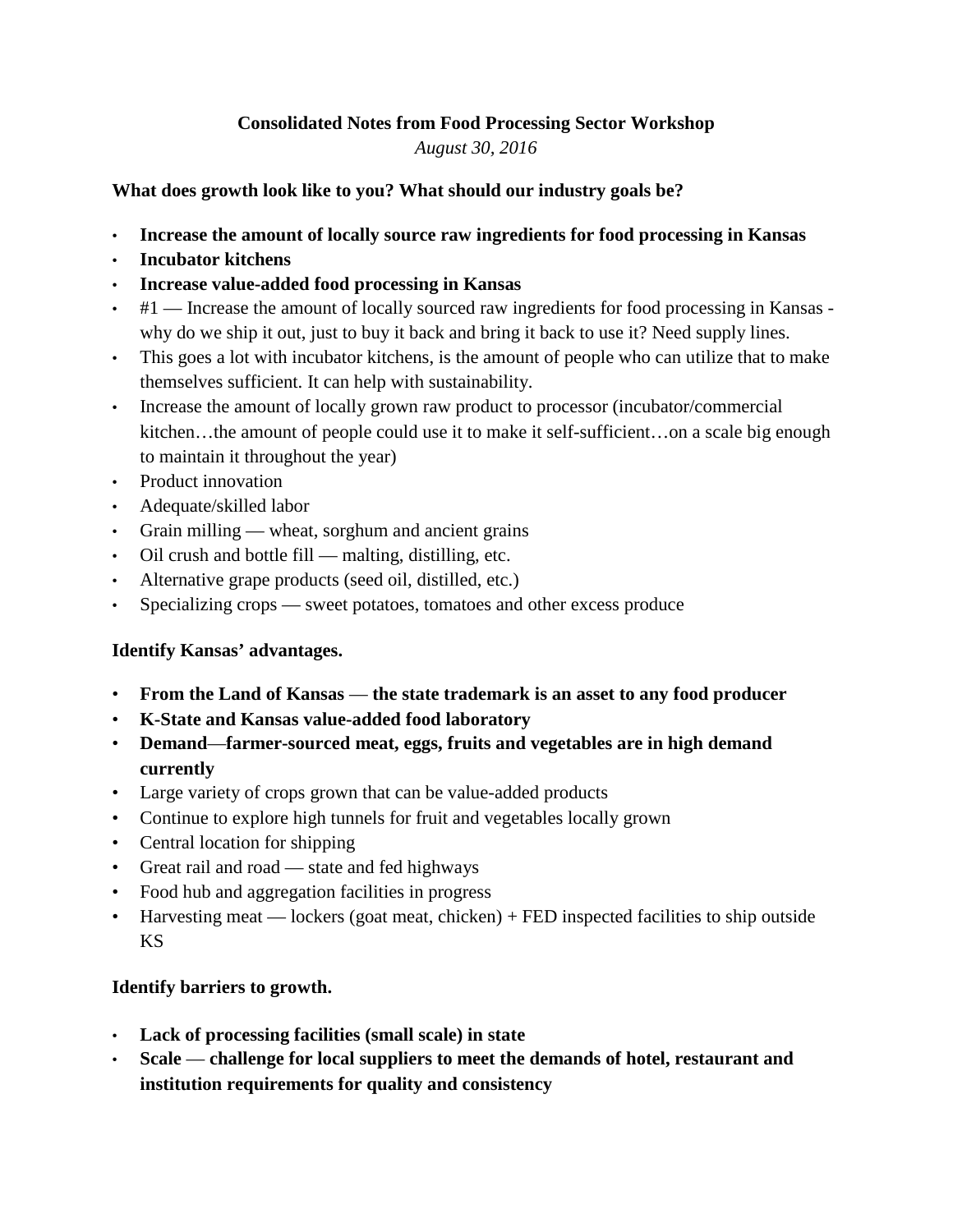- **Workforce the number of employees required in food processing facilities can be overwhelming to a community**
- Weather as related to constant supply
- Gov. regulations (prohibition)
- Ability of small processors to pay acceptable wages of employees (in smaller rural communities)
- Water resources and cost
- Transportation efficiency
	- Raw commodity to plant
	- Shipping containers for export
- Knowledge of amts required by other aggregate points "lightly process and frozen or dried"
- Freight is it cheaper to move raw commodities or finished goods?

#### **Identify untapped opportunities and ideas for growth.**

- **Determine food processing capacity in Kansas and where it's located; Follow the supply chain** — **more processing operations in Kansas**
- **Communal commercial kitchens and food processing incubators**
- **Increase extension activities (dehydrations, sterilization, thermal processing, highpressure processing)**
- I.D. health benefits of Kansas products (e.g. unique wine/juice)
- Cannabis (hemp oil, protein, fiber, seed etc.)
- Foster entrepreneur opportunities and small business growth

#### **What do we do next? What's our action plan?**

- **More Commercialized Kitchens / Mobile processing school kitchens**
- Promote more inter-relationships
- Encourage more interns processing facilities
- Market and marketing plan
- Extend Seasons
- Data knowledge
- Small coop contacts
- Producers and innovators (how to connect both ends to end with success)
- Youth involvement in all aspects kitchens (e.g. network KS)
- We talked about the lack of livestock processing plants in the state. I learned about mobile processing ideas and I think that's a great idea. Do we have a solution? No, but we would like to see commercial kitchens.
- Promote more ingredient diversity in finished products to consumers, increase processing facilities.